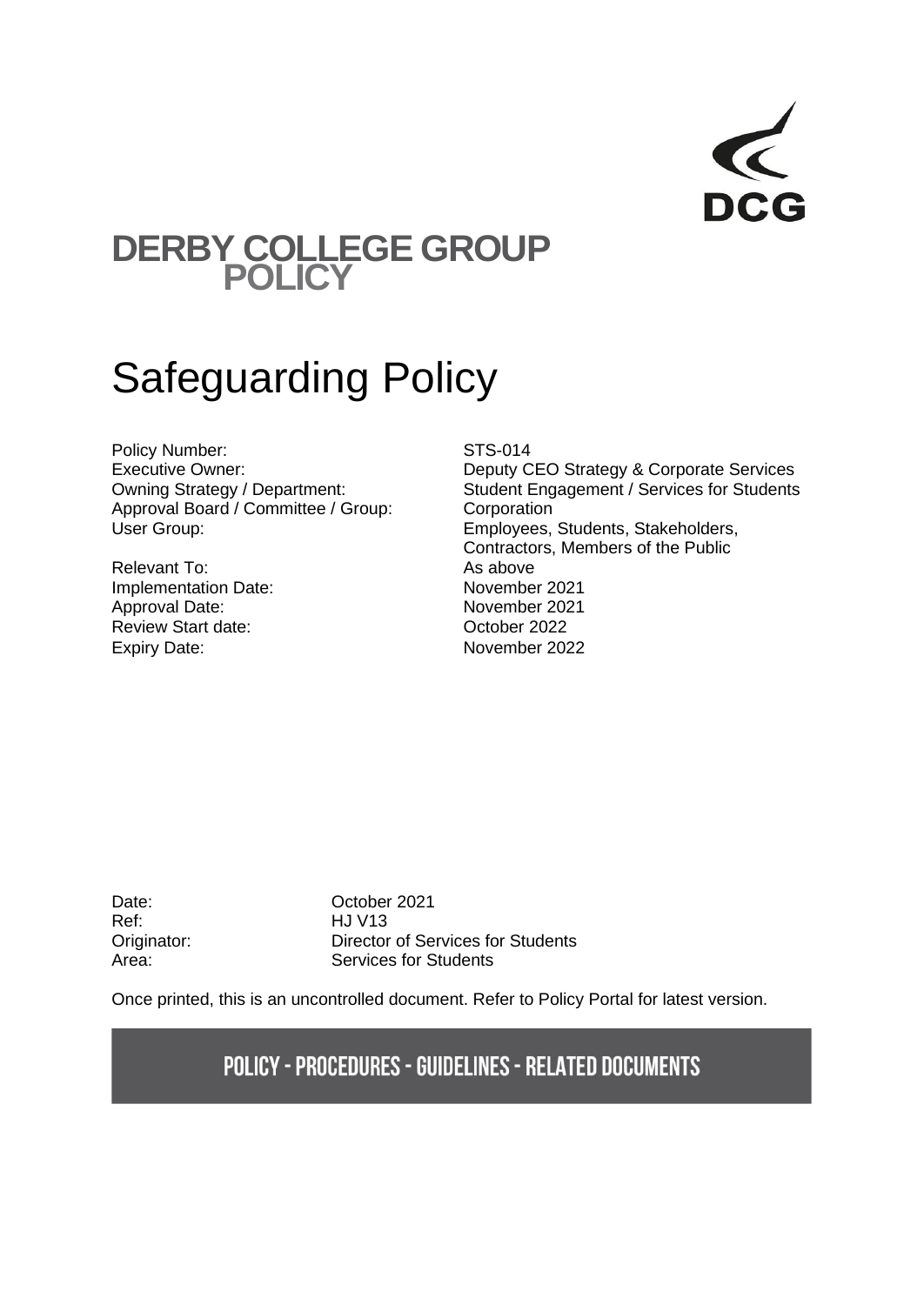## **Policy Accountability and Implementation**

| Policy Title:                     | <b>Safeguarding Policy</b>                                                                            |
|-----------------------------------|-------------------------------------------------------------------------------------------------------|
| Policy Author / Reviewers:        | Director of Services for Students                                                                     |
| Policy Implementation:            | Safeguarding Board, Employees, Students,<br>Stakeholders, Contractors Members of the<br><b>Public</b> |
| Policy Monitoring and Compliance: | Safeguarding Board/DSL Group                                                                          |
| <b>Policy Review Timeline:</b>    | Annual                                                                                                |

#### Synopsis:

DCG places the highest importance on safeguarding, and the safety and well-being of students is paramount in all College activities. Furthermore, the College recognises that employees/volunteers and students have an important role to play in safeguarding, in particular the welfare of young people and vulnerable persons and preventing abuse and/or harm. DCG also acknowledges that at any time any person could be classed as 'vulnerable'.

The College has a statutory duty placed on it by Keeping children safe in education (September 2020) to have in place arrangements for carrying out its functions with a view to safeguarding and promoting the welfare of young people and vulnerable persons. This is further supported by the Education Act 2011 and the Children Act 1989 (Section 17 Child in Need (Provision of services for children in need, their families and others) and Section 47 Risk of Significant Harm (Local Authority's duty to investigate)), in addition to Working together to safeguard children (2018). In order to comply with this duty of care, all employees/volunteers must be aware of the lines of communication and levels of responsibility which exist to ensure that matters of safeguarding can be dealt with adequately.

## **Policy Classification and Publication**

#### **Classification**

• Essential Authority (EA)

#### **Publication**

- Intranet Policy portal
- Student VLE (Moodle)
- Website

#### **Empowering/related legislative and/or authoritative references:**

Keeping children safe in education (September 2018), Working together to safeguard children (2018), Education Act 2011 and the Children Act 1989 (Section 17 Child in Need (Provision of services for children in need, their families and others) and Section 47 Risk of Significant Harm (Local Authority's duty to investigate)), Care Act 2014

#### **Impact Assessment reference** IA901 2016

| Version | Reviewed /<br><b>Modified by:</b>            | <b>Change History</b>                                                                                                                                                                                                                                                               | <b>Advisory</b><br>committee /<br>groups or<br>specialists | <b>Review /</b><br><b>Meeting</b><br>Date/s |
|---------|----------------------------------------------|-------------------------------------------------------------------------------------------------------------------------------------------------------------------------------------------------------------------------------------------------------------------------------------|------------------------------------------------------------|---------------------------------------------|
| 5       | Environmental<br>Compliance<br>Manager (ECM) | Senior Designated person job title changed to Designated<br>Safeguarding Lead in line with Keeping Children Safe in Education<br>quidance<br>Inclusion of Early Help Process and other forms of abuse                                                                               | QIG -<br>Safeguarding                                      | June 2016                                   |
| 6       | <b>ECM</b>                                   | Job titles amended in line with recent management changes<br>Training element included within Team Manager - Student<br>Engagement responsibilities<br>Self-Harm Policy added to Supporting Documents list<br>Data Protection Act amended to General Data Protection<br>Regulations | $OIG -$<br>Safeguarding                                    | <b>July 2017</b>                            |
| 7       | <b>ECM</b>                                   | Example of leading question inserted<br>Example of independent action inserted<br>Reporting to a member of the Safeguarding Team made more<br>explicit                                                                                                                              | $QIG -$<br>Safeguarding                                    | September<br>2017                           |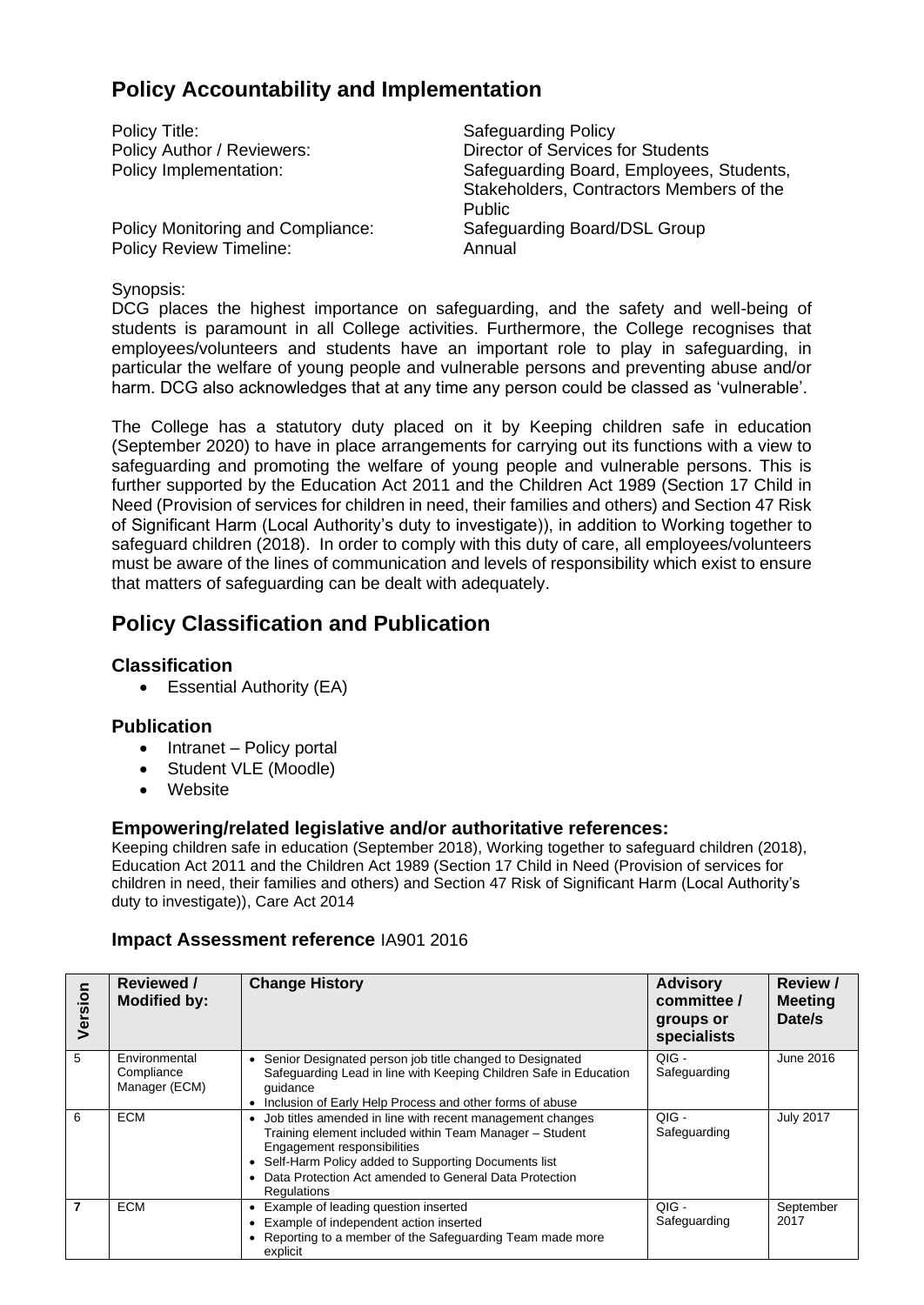|    |                                                    | • Subcontract provision made more explicit who is responsible for<br>monitoring and managing<br>• Immediate referral made more explicit in relation to who is<br>responsible for this<br>• DSL (or nominated deputy) will inform the alleged offender<br>• Made it more explicit which College policy an employee would<br>follow if they wished to appeal against a decision following<br>disciplinary action<br>• Made it more explicit that HR will contact an employee following<br>allegations without foundation<br>• Self-referral support expanded to included Employee Assistance<br>Programme<br>• Attendance at Case Strategy Meetings will either be attended by the<br>Director of HR or their nominated deputy<br>• Obtaining a DBS for employees made more explicit, to include their<br>role and responsibilities within the College and in line with<br>Government guidance<br>• Procedures section inserted information regarding new ESFA<br>requirement to report safeguarding allegations against the<br>organisation to the ESFA |                                                               |                                        |
|----|----------------------------------------------------|--------------------------------------------------------------------------------------------------------------------------------------------------------------------------------------------------------------------------------------------------------------------------------------------------------------------------------------------------------------------------------------------------------------------------------------------------------------------------------------------------------------------------------------------------------------------------------------------------------------------------------------------------------------------------------------------------------------------------------------------------------------------------------------------------------------------------------------------------------------------------------------------------------------------------------------------------------------------------------------------------------------------------------------------------------|---------------------------------------------------------------|----------------------------------------|
| 8  | <b>Director of Services</b><br>for Students        | • Guideline section re Female Genital Mutilation. More explicit<br>reference regarding the requirements of teachers to report cases of<br>FGM to the police.                                                                                                                                                                                                                                                                                                                                                                                                                                                                                                                                                                                                                                                                                                                                                                                                                                                                                           | <b>DSL Exec Group</b>                                         | 23/11/17                               |
| 9  | <b>ECM</b>                                         | • Inclusion of supervision timetables into the roles of Team Managers<br>and Director of HR<br>• Inclusion of key principles which underpin all adult safeguarding<br>work                                                                                                                                                                                                                                                                                                                                                                                                                                                                                                                                                                                                                                                                                                                                                                                                                                                                             |                                                               | 23/02/18                               |
| 10 | <b>ECM</b>                                         | • Job titles amended in line with recent management changes<br>• Inclusion of the roles and responsibilities of the Residential &<br>Welfare Manager                                                                                                                                                                                                                                                                                                                                                                                                                                                                                                                                                                                                                                                                                                                                                                                                                                                                                                   |                                                               | 21/03/2018                             |
| 11 | <b>Director for Services</b><br>for Students / ECM | • Added in section on peer-on-peer abuse<br>• Within Designated Safeguarding Lead responsibilities included<br>about Carer Leavers and transferring of safeguarding files<br>• Added in section on Host Families<br>Within Executive Director of HR's responsibilities included the<br>requirement<br>to seek written confirmation related to fee-funded ITT<br>$\circ$<br>trainees<br>to have supervision timetables in place for new starters (as<br>$\circ$<br>necessary)<br>for DBS information for contractors / volunteers working<br>$\circ$<br>within the College to be obtained<br>Removal of the Disqualification by associated definition and<br>٠<br>updated the procedures to reflect the changes in legislation<br>• Job titles amended in line with recent management changes                                                                                                                                                                                                                                                           |                                                               | 24/07/2018<br>24/08/18                 |
| 12 | Director for Services<br>for Students              | • Reviewed and minor updates only required. References to Derby<br>College replaced with DCG. Responsibility for Policy development<br>as well as implementation sits within the Director of Services for<br>Students role (policy development previously within Environmental<br>compliance manager role) - see section 5<br>• Updated references to Keeping Children Safe in Education<br>September 2019 (updated statutory guidance)                                                                                                                                                                                                                                                                                                                                                                                                                                                                                                                                                                                                                | <b>DSL Exec Group</b><br>Safeguarding<br>Board<br>Corporation | 26/06/2019<br>28/06/2019<br>21/10/2019 |
| 13 | <b>Director for Services</b><br>for Students       | Updated references and links to key guidance documents including<br>Keeping Children Safe in Education September 2020 (updated<br>statutory guidance)<br>• Amended the DSL responsibilities in the policy by adding<br>'overseeing the implementation of the arrangements covered by this<br>policy including accountability for ensuring that safeguarding<br>records are retained, stored and destroyed in the appropriate<br>manner.'<br>• Updated safeguarding procedures Record Keeping section to<br>reference the age by which a student record should be retained '<br>Copies of safeguarding files should be stored securely and kept<br>until the child is 25 years old (this is seven years after they reach<br>the school leaving age). (Information and Records Management<br>Society (IRMS), 2016)'<br>• Included an addition to the guidance document - Safeguarding<br>guidance for remote teaching and learning in the Safeguarding<br>Guidance document                                                                              | DSL, Exec Group<br>Corporation                                | 22/10/20<br>Dec 2020                   |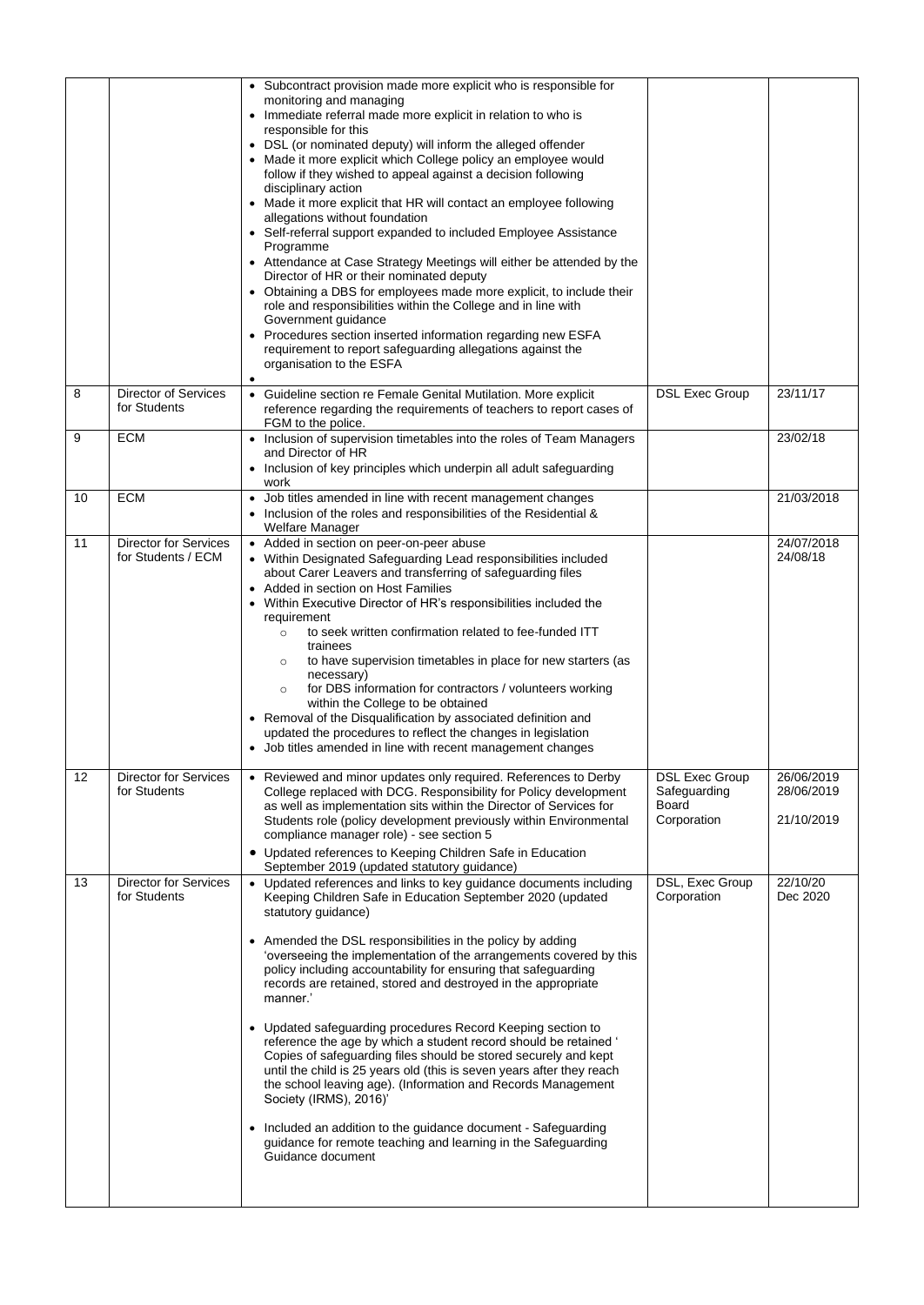| 14 | Director of Services<br>for Students, DSL | • Section 1 Policy Statement – amended to highlight zero tolerance to<br>peer-on-peer abuse, and reference to Prevent Action Plan, Sexual<br>Abuse Action Plan and SDAT<br>• Section 5 Responsibilities – amended to include Multi agency<br>working arrangements and responsibility of all for safeguarding<br>• Section 11 Related Documents - Updated references and links to<br>key quidance documents including Keeping Children Safe in<br>Education September 2021 (updated statutory guidance), link to<br>DDSCP Threshold Document. Added reference to DCG Sexual<br>Abuse Action Plan.<br>• Updated the Safeguarding Procedure to include procedure for<br>reporting 'low level concerns' and included link to DDSCP<br>Allegations against staff, carers and volunteers' guidance. (p8/9)<br>• Updated Safeguarding Guidance document to include more detailed<br>information re Child Sexual Exploitation, Child Criminal Exploitation<br>and Peer on Peer Abuse. Also referenced key quidance document,<br>KCSIE Part 1. | <b>SLT</b><br>Safeguarding<br>Board | 03/11/2021 |
|----|-------------------------------------------|---------------------------------------------------------------------------------------------------------------------------------------------------------------------------------------------------------------------------------------------------------------------------------------------------------------------------------------------------------------------------------------------------------------------------------------------------------------------------------------------------------------------------------------------------------------------------------------------------------------------------------------------------------------------------------------------------------------------------------------------------------------------------------------------------------------------------------------------------------------------------------------------------------------------------------------------------------------------------------------------------------------------------------------|-------------------------------------|------------|
|----|-------------------------------------------|---------------------------------------------------------------------------------------------------------------------------------------------------------------------------------------------------------------------------------------------------------------------------------------------------------------------------------------------------------------------------------------------------------------------------------------------------------------------------------------------------------------------------------------------------------------------------------------------------------------------------------------------------------------------------------------------------------------------------------------------------------------------------------------------------------------------------------------------------------------------------------------------------------------------------------------------------------------------------------------------------------------------------------------|-------------------------------------|------------|

#### **1. Policy Statement**

DCG places the highest importance on safeguarding, and the safety and well-being of students is paramount in all College activities. Furthermore, the College recognises that employees/volunteers and students have an important role to play in multi-agency safeguarding, in particular the welfare of children and vulnerable persons and preventing abuse and/or harm. DCG also acknowledges that at any time any person could be classed as 'vulnerable'.

The College has a statutory duty placed on it by Keeping Children Safe in Education (September 2021) to have in place arrangements for carrying out its functions with a view to safeguarding and promoting the welfare of children and vulnerable persons. This is further supported by the Education Act 2011, the Children Act 1989 (Section 17 Child in Need (Provision of services for children in need, their families and others) and Section 47 Risk of Significant Harm (Local Authority's duty to investigate)) and Working Together to Safeguard children (July 2018). In order to comply with this duty of care, all employees/volunteers must be aware of the lines of communication and levels of responsibility which exist to ensure that matters of safeguarding can be dealt with adequately.

Everyone working in, or for our college, takes all welfare concerns seriously and encourages children to talk about anything that worries them. We share an objective to help keep children safe by contributing to:

- Providing a safe environment for children to learn in education settings
- Creating a zero-tolerance approach to peer-on-peer abuse and a culture of vigilance to abuse, neglect, exploitation and radicalisation where we always act in the best interest of the child
- Identifying children who may be at risk of radicalisation, in need of extra help, or are suffering or likely to suffer significant harm, and taking the appropriate action, working with other services as needed.

The College also has a responsibility to safeguard adults at risk in line with the requirements of the Care Act 2014.

The College's Safeguarding Procedure sets out the framework for those arrangements.

DCG is not an investigating agency. This function will normally be carried out by Social Care and Health, or other agencies with statutory powers, i.e. the Police, as set out in the Derby and Derbyshire Safeguarding Children Procedures or Derby & Derbyshire Safeguarding Adults Policy & Procedure.

The college assesses the risks and issues in the wider community when considering the well-being and safety of its students and apprentices. In order to protect our college community, we have a Prevent Risk Register and Action Plan, Sexual Abuse Action Plan and are part of the Stopping Domestic Abuse Together initiative*.*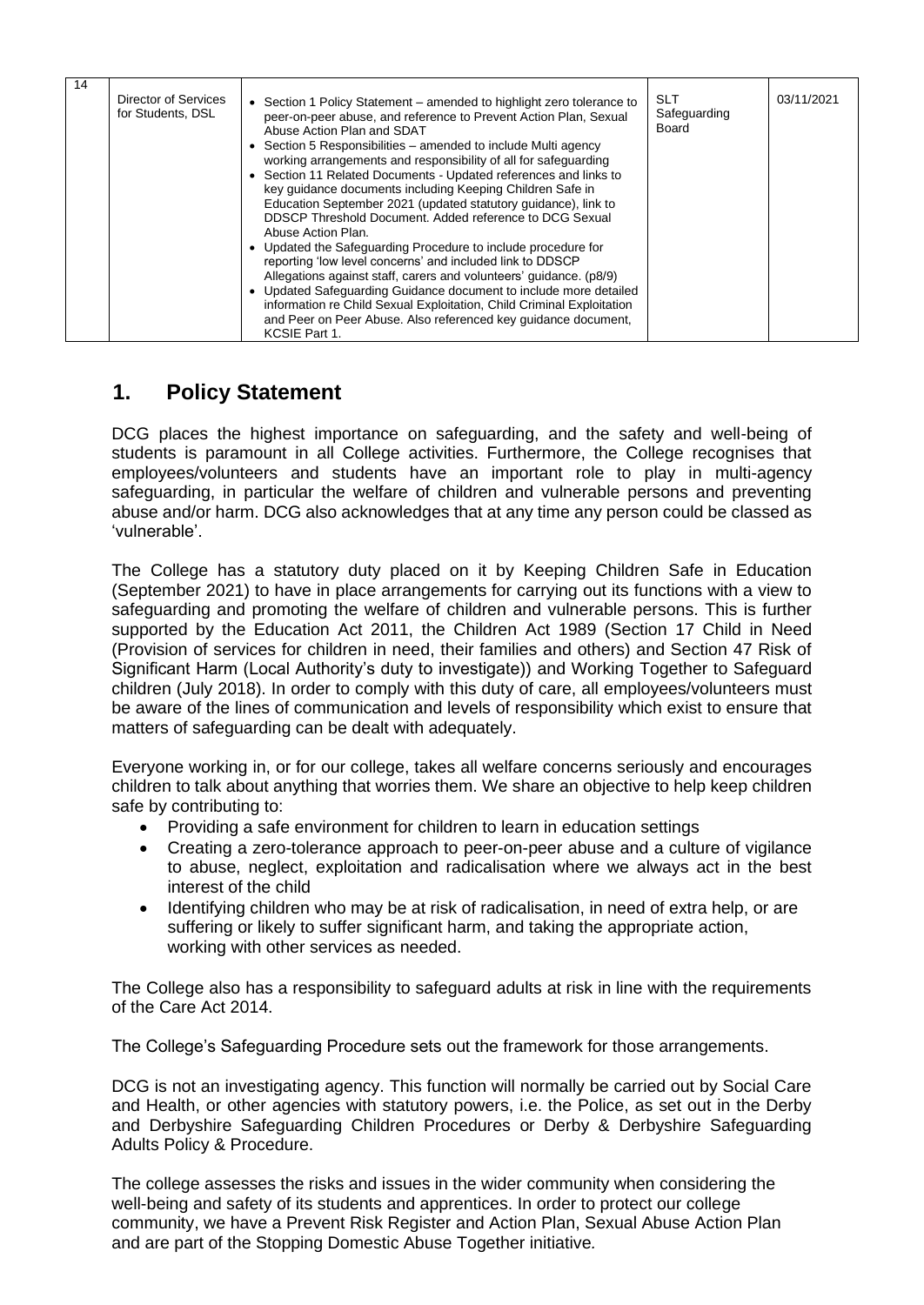# **2. Definitions**

Safeguarding – the action we take to promote the welfare of young and vulnerable people and protect them from harm by:

- protecting them from maltreatment
- preventing impairment of their health or development
- ensuring that they grow up in circumstances consistent with the provision of safe and effective care; and
- taking action to enable all to have the best outcomes

(Working together to safeguard children, July 2018)

Regulated activity of children is any unsupervised activity (i.e. teach, train, instruct, care for or supervise, or advise on well-being, drive (only for children) which takes place in specified places (i.e. schools, childcare premises, and FE Colleges mainly educating children full-time). Regular means by the same person frequently (once a week or more often) or on more than three days in a 30-day period (or in some cases, overnight).

Regulated activity for vulnerable groups is anyone undertaking personal care (i.e. assistance with washing and dressing, eating, drinking and toileting, or teaching someone to do one of these tasks). There is no requirement to do an activity a number of times before a person is in regulated activity.

# **3. Principles**

Everyone who comes into contact with young people and their families has a role to play in safeguarding them. All persons have a responsibility and role to identify concerns, share information appropriately and take prompt action. Employees will maintain an attitude of "it could happen here" where safeguarding is concerned.

When concerned about the welfare of a young person, employees will always act in the best interests of the young person. DCG operates a child centred approach, taking into account the young person's views and voice. The young person's wishes and feelings will be taken into account when determining what action to take and services to provide to protect them through ensuring there are systems in place for them to express their views and give feedback.

The six key principles which underpin all adult safeguarding work are:-

- Empowerment people being supported and encouraged to make their own decisions and informed consent.
- Prevention it is better to take action before harm occurs.
- Proportionality the least intrusive response appropriate to the risk presented.
- Protection support and representation for those in greatest need.
- Partnership local solutions through services working with their communities. Communities have a part to play in preventing, detecting and reporting neglect and abuse.
- Accountability accountability and transparency in delivering safeguarding.

## **4. Scope and Limitations**

Young people under the age of 18.

[The Care Act 2014](http://www.legislation.gov.uk/ukpga/2014/23/contents/enacted) defines an adult at risk as:

- Someone over the age of 18 who has a need for care and support
- Someone who is experiencing or is at risk of neglect or abuse

As a result of the above needs, the adult is unable to protect himself or herself against the abuse or neglect, or the risk of it. The term 'Adult at Risk' is now more commonly used in place of 'Vulnerable Adult', as 'Vulnerable Adult' may wrongly imply that some of the fault for the abuse lies with the victim.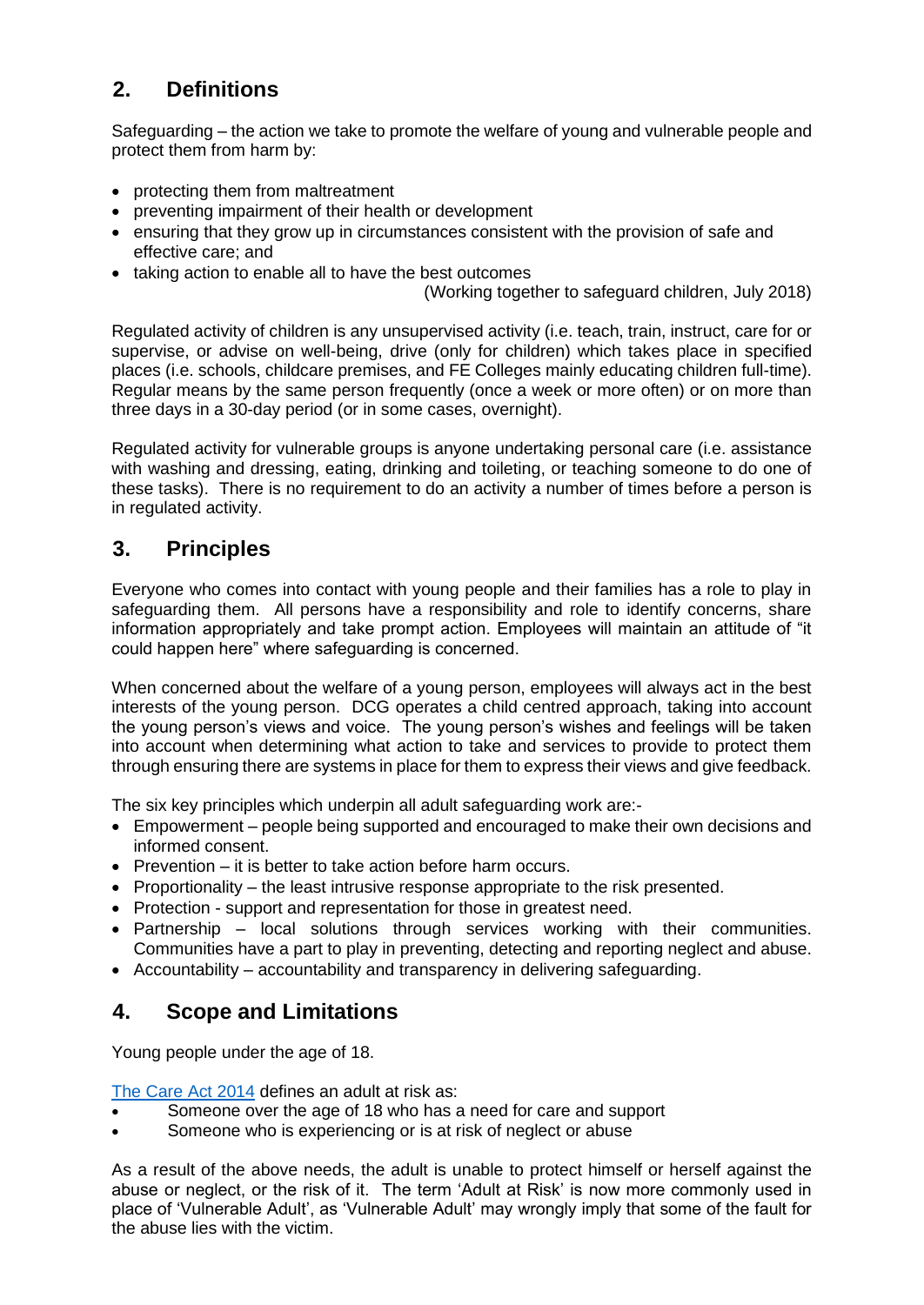## **5. Responsibilities**

Safeguarding is Everyone's Business

There is a whole college approach and ethos to safeguarding and protecting children and adults at risk. All adults working in, or on behalf of the college have a responsibility to safeguard and promote the welfare of children and prevent radicalisation and extremism. This includes.

- Responsibility to provide a safe environment in which children and adults at risk can learn.
- Creating a culture of vigilance where we always act in the best interests of the child and adults at risk.
- Taking all welfare concerns seriously and encouraging children and young people to talk to us about anything that worries them.
- Identifying children who may be in need of extra/early help, have complex or serious needs or who are suffering, or are likely to suffer significant harm. All staff then have a responsibility to take appropriate action, working with services as needed.

The Director of Services for Students is the College's Designated Safeguarding Lead (DSL) and is responsible for the development of the policy and overseeing the implementation of the arrangements covered by this policy including accountability for ensuring that safeguarding records are retained, stored and destroyed in the appropriate manner. See [Keeping Children](https://www.gov.uk/government/publications/keeping-children-safe-in-education--2)  [Safe in Education](https://www.gov.uk/government/publications/keeping-children-safe-in-education--2) Annex C for further detail regarding the role of the DSL.

The Governing Body have a strategic leadership responsibility for the college safeguarding arrangements and the responsibility to ensure that the college complies with safeguarding duties under the legislation, Keeping Children Safe in Education (DFE Sept 2021). The Link Governor for Safeguarding will liaise with the Designated Safeguarding Lead in relation to implementation of the College's Safeguarding Policy and arrangements.

The Senior Leadership Team, College Management Team, Deputy Designated Safeguarding Leads and Safeguarding Officers are responsible for the delivery of the safeguarding procedures.

The roles and responsibilities of employees are clearly identified within the Procedures document.

Multi-agency working - The safeguarding partners in Derby and Derbyshire have a shared and equal duty to make arrangements to work together to safeguard and promote the welfare of all children and adults at risk in a local area. The local area safeguarding partners are Derby City Council, Derbyshire County Council, Derbyshire Constabulary and Derby and Derbyshire Clinical Commissioning group. The partners will agree on ways to co-ordinate their safeguarding services, acting as a strategic leadership group in supporting and engaging others and implementing local and national learning including from serious child safeguarding incidents. The college will work in partnership with the Derby and Derbyshire Safeguarding Children Partnership (DDSCP) and follow relevant local arrangements as published. See Derby and Derbyshire Safeguarding Children Partnership [webpage.](https://www.ddscp.org.uk/about-ddscp/) Local schools and colleges are named as relevant agencies by the DDSCP and as such we will be under a statutory duty to co-operate with the published arrangements.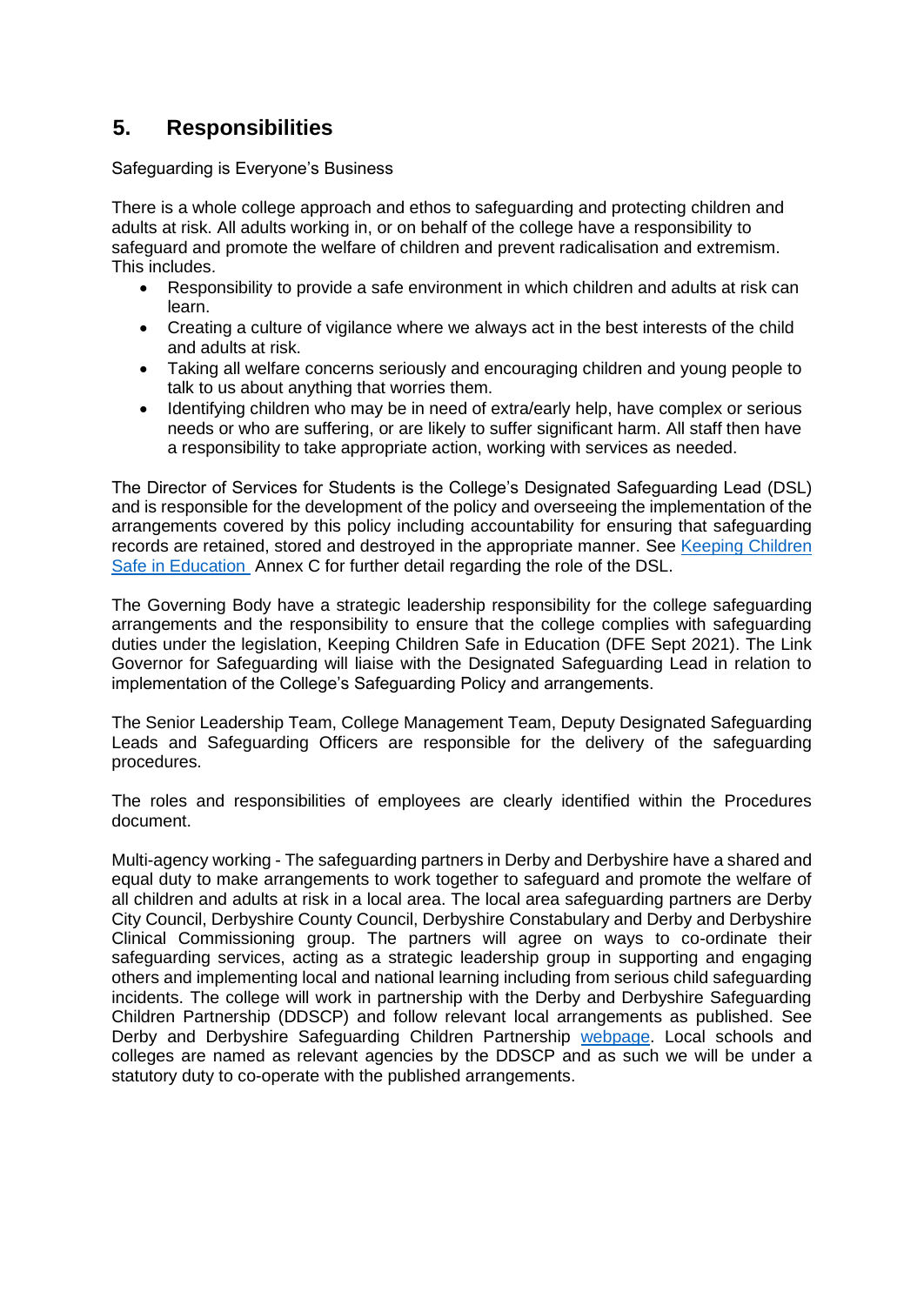# **6. Implementation Arrangements**

All new employees are made aware of the policy and procedures during the formal employee induction process.

Updated and amended procedures are disseminated and reinforced in training sessions, team meetings, newsletters and via email communications. The College's policy is available to all, being accessible on both the College's intranet and internet.

#### **7. Monitoring and Review**

The DCG Executive DSL Group and Safeguarding Board will monitor the effectiveness of safeguarding policies and procedures implemented within the College, in order to ensure legal compliance. To facilitate this, managers at all levels are responsible for the on-going monitoring in their department/faculty.

The Safeguarding Policy and Procedures are subject to an annual review, unless there are changes in legislation or management arrangements. This review will take into account the views of employees and students and relevant local and national documents. The College reserves the right to make whatever changes it deems appropriate. An updated copy of the policy and procedures is available on the College intranet/internet or from the Designated Safeguarding Lead.

#### **7. Procedure**

The Safeguarding Procedures document sets out the framework for DCG's approach to safeguarding all.

#### **8. Guidelines**

The Safeguarding Guidelines document provides additional information to support the College's Safeguarding Policy and supporting Procedures.

#### **9. Templates and Forms**

External events and visiting speakers risk assessment form.

#### **10. Related Documents**

This policy does not stand alone and should be used in conjunction with other College policies and procedures. (The following list is not exhaustive.)

- DCG Safeguarding Strategic Policy Framework
- DCG Health and Wellbeing Strategic Policy Framework
- Little Explorers Day Nursery Safeguarding Policy
- Health, Safety & Welfare at Work Policy
- Health & Safety Risk Assessment Policy
- Health & Safety Vetting for WBL & Work Experience (including Projects) Policy
- Employee Disciplinary Policy
- Recruitment & Selection Policy
- Employee Harassment Policy
- Retention of Records Policy
- Employee Code of Conduct
- Public Interest Disclosure Policy (Whistleblowing)
- **E-Safety Policy**
- Disclosure to Parents/Carers (16 to 18 and vulnerable adult students) Procedure
- Positive Behaviour (including Student Discipline) Policy
- Personal Assessment Plan Policy
- **Educational Visits Policy**